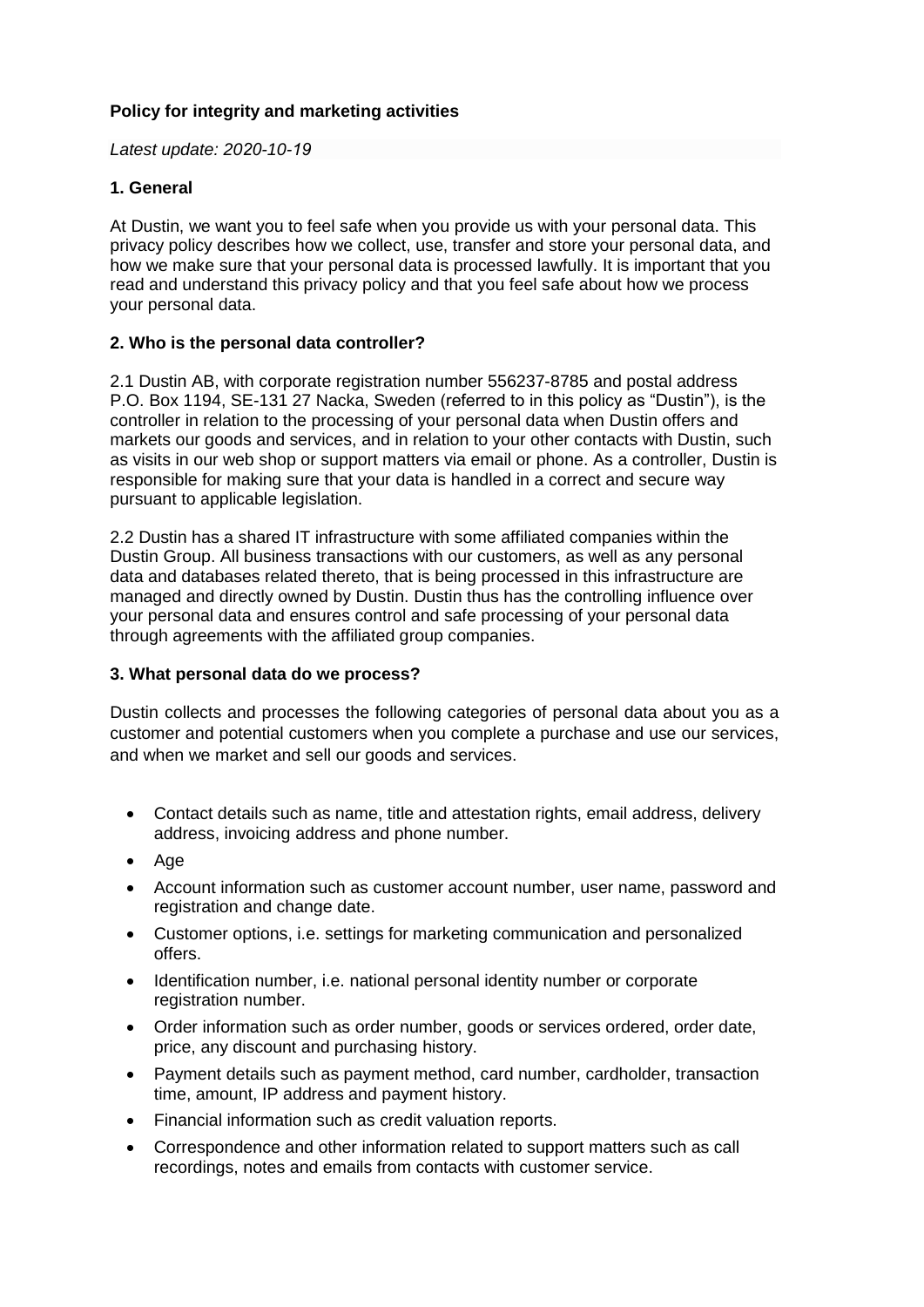- User-generated data about your interaction with Dustin's marketing communication and websites, e.g. IP address, device information (technical information about the computer, mobile phone and other devices you use, for example browser settings, time zone, operating system), location information, replies to questionnaires, and click and visit history that indicates which goods and offers you have shown interest for, how you interact with our newsletters, which of our events you have been registered for and attended, as well as results from market/customer satisfaction.
- Behavior and/or preferences such as event participation, customer experience reviews of Dustin and in-store interactions to evaluate crime suspicion.
- If you are entitled to any special offers or discounts through membership with unions or associations that have negotiated an agreement with Dustin for their members.
- Information provided in competition entries and registrations to and evaluations of events or other marketing activities, including information about your health such as details of allergies.
- Video surveillance recordings from our stores.

## **4. From which sources do we collect data about you as our customer?**

4.1 Dustin collects your personal data directly from you when you place an order, visit Dustin's website, attend our events, click on links in our digital marketing that has been sent to you, communicate with our customer service or contact Dustin and in any other way and provide information about yourself. Personal data is collected on these occasions to enable you to enter into agreement with Dustin and enable Dustin to offer its goods and services to you.

4.2 If you have a Dustin account, Dustin also collects personal data about you when you register for the account and during the period when you are an account holder, e.g. your purchase history, your behavior on Dustin's website, your customer options to receive marketing communication and which special offers you have shown interest in by visiting our web shop and reading or clicking on links in our digital send-outs.

4.3 In addition to the information that Dustin collects directly from you, we may also collect personal data about you from someone else, i.e. third parties. We obtain information from public registers through third-party services for updating addresses, to make sure that Dustin have correct contact details to you. We obtain information about your creditworthiness from credit agencies, public records or banks. In addition, we obtain information for marketing purposes from social media.

4.4 Dustin also collects certain personal data via cookies which log your website behavior and thus your web content preferences. You can read more about how we use cookies in [Dustin's cookie policy.](https://www.dustin.fi/service/cookies)

#### **5. Why do we process personal data about you?**

Dustin collects and processes personal data about you for various purposes. These purposes set the limit for our use of your personal data. Below, we explain the purposes of our processing and provide examples of processing activities that may take place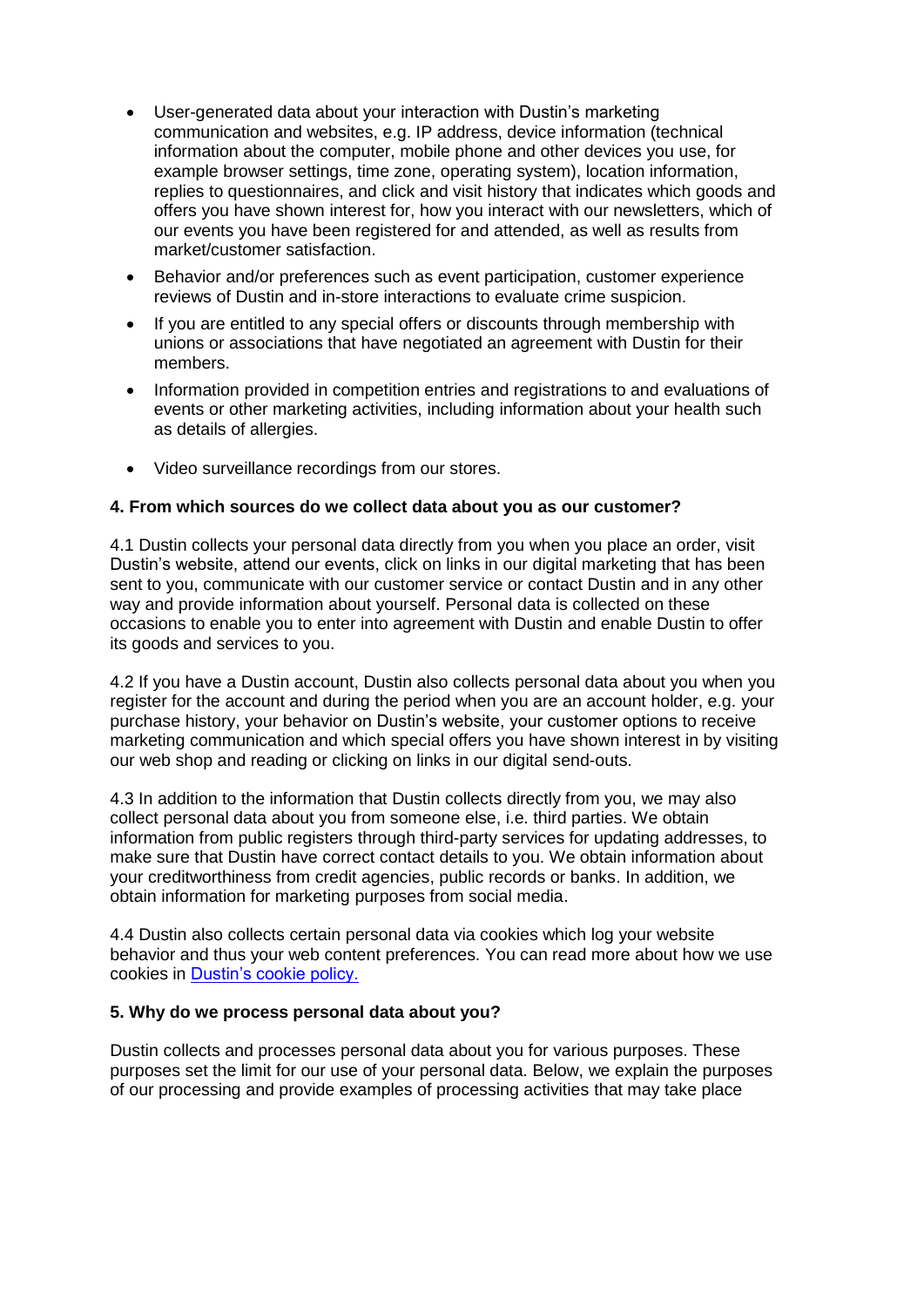under each purpose. Kindly note that some of your personal data may be processed for multiple purposes.

## a) To manage orders and purchases

Processing of personal data for this purpose includes activities to identify you, send order confirmations, assess which payment methods we can offer you (based on contact details, goods ordered, payment history and financial information) and manage payment transactions for ordered goods and services, deliver orders, send delivery notifications and handle complaints and warranty matters for purchased goods and services.

Our collection and processing of personal data to manage your orders and purchases is required to fulfill our obligations pursuant to [Dustin's general terms of sale.](https://www.dustin.fi/service/myyntiehdot) If the necessary data is not provided, we cannot fulfill our obligations, so we may cancel your order or purchase.

#### b) To provide and manage Dustin accounts

We process personal data for this purpose to, for example, provide you access to log in to the account, verify your identity, create your personal pages, maintain correct contact details, manage your settings for marketing communication and personalized offers, facilitate your shopping in our web shop by means of pre-entered data and saved digital shopping baskets, facilitate your handling of cases and complaints, and allow you to monitor your order and payment history.

Read more about registering for a Dustin account in the [Terms and Conditions for the](https://www.dustin.fi/service/dustintili/)  [Dustin Account.](https://www.dustin.fi/service/dustintili/) Our collection and processing of personal data to provide and manage your Dustin account is required to fulfill our obligations pursuant to the Terms and Conditions for the Dustin Account. If the necessary data is not provided, we cannot fulfill our obligations so we may decline your registration or terminate the Dustin account.

#### c) To provide personalized information and offers and a personal experience of our web shop to you with a Dustin account

We at Dustin want you to have the best possible experience when you visit our website and when we communicate with you. Therefore, we process personal data for this purpose in order to improve your user experience as to create, offer and provide you with personalized content in our communication and marketing via mail, email, text message/MMS and phone with tailored offers, recommendations, invitations to events and other information that we believe is relevant to you, and to remind you of any abandoned digital shopping cart. To enable this, analyses are carried out on the data collected by Dustin, e.g. age, place of residence, order history and user-generated data.

Read more about how we personalize our offers and communication to your personal aspects and how you can decline personalized offers in the [Terms and Conditions for](https://www.dustin.fi/service/dustintili/)  [the Dustin Account.](https://www.dustin.fi/service/dustintili/) Our collection of personal data for this purpose is required to fulfill our obligations pursuant to these terms and conditions. If the necessary data is not provided, we cannot fulfill our obligations, so we will restrict discounts and other benefits associated with your account.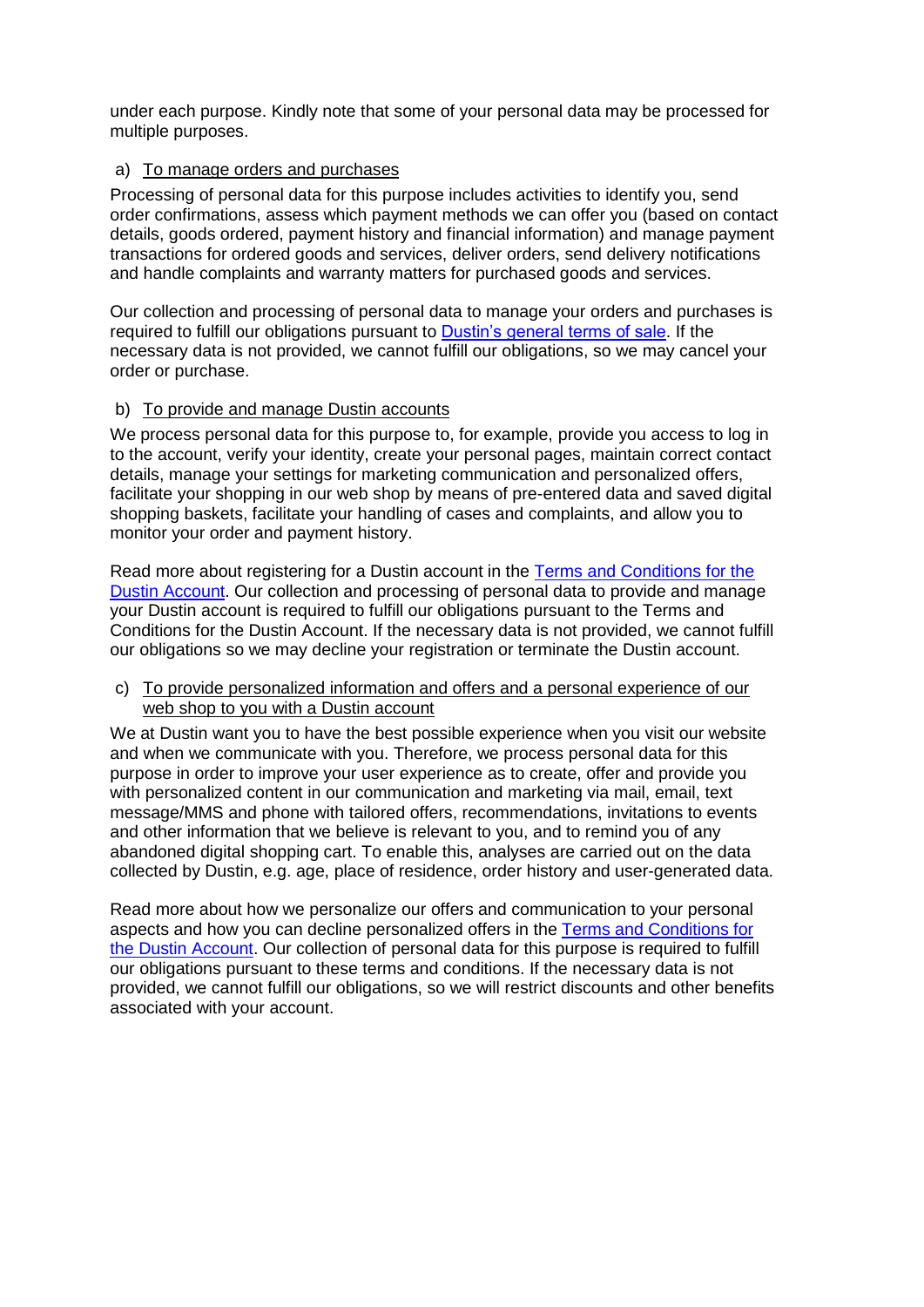d) To provide personalized information and offers and a personal experience when we communicate with you that does not have a Dustin account

We at Dustin want you to have the best possible experience when you visit our website and when we communicate with you. Therefore, we process personal data for this purpose in order to improve your user experience as to create, offer and provide you with personalized content in our communication and marketing via mail, email, text message/MMS and phone with tailored offers, recommendations, invitations to events and other information that we believe is relevant to you. To enable this, analyses are carried out on the data collected by Dustin, e.g. age, place of residence, order history and user-generated data.

Read more about how we personalize our offers and communication to your personal aspects and how you can decline personalized offers [here.](#page-14-0) Our collection of personal data for this purpose is based on your consent. The consent can be withdrawn at any time by contacting us at [consent@dustingroup.com.](mailto:consent@dustingroup.com)

# e) To market and provide other information about goods and services

We process personal data for this purpose to market and inform you about goods, services and offers from the Dustin Group via mail, email, text message/MMS and phone, as well as to present recommended goods and services, remind you about abandoned digital shopping cart and to invite you to events, competitions and market/customer satisfaction surveys.

If you have a Dustin account, you can find out more about our marketing communication in the [Terms and Conditions for the](https://www.dustin.fi/service/dustintili/) Dustin Account.

f) To coordinate and administrate participation in events, competitions and other marketing activities

Processing of personal data for this purpose includes measures to, for example, identify attendants, communicate with competition participants as well as elect winners and deliver prizes, verify participants' age, and communicate with attendants before and after an event (e.g. confirmation of registration, reminders and evaluations). Note that information about your participation in any event is included in the category of usergenerated data, which is processed for other purposes.

## g) To manage matters for Dustin's customer service or other support functions

Processing of personal data for this purpose includes Dustin's activities to, for example, communicate, verify customer's identity, investigate complaints and other support matters, reply to questions received by customer service or other support functions via email, phone or digital channels, rectify incorrect data, provide technical support and attend to the customer relationship.

## h) To fulfill legal obligations required of the Dustin Group

Personal data is processed for this purpose in order for the Dustin Group to fulfill legal obligations pursuant to laws and regulations, court judgements, and governmental decisions. Examples of such obligations include product liability and product safety, such as communication and information about product alerts and product recalls (e.g. in the event of defects or products that are harmful to your health) and archiving requirements under applicable Accounting Act. If the necessary data that Dustin collects for this purpose is not provided, we cannot fulfill our legal obligations, so we may cancel your order, purchase or other activity that gives rise to our legal obligations.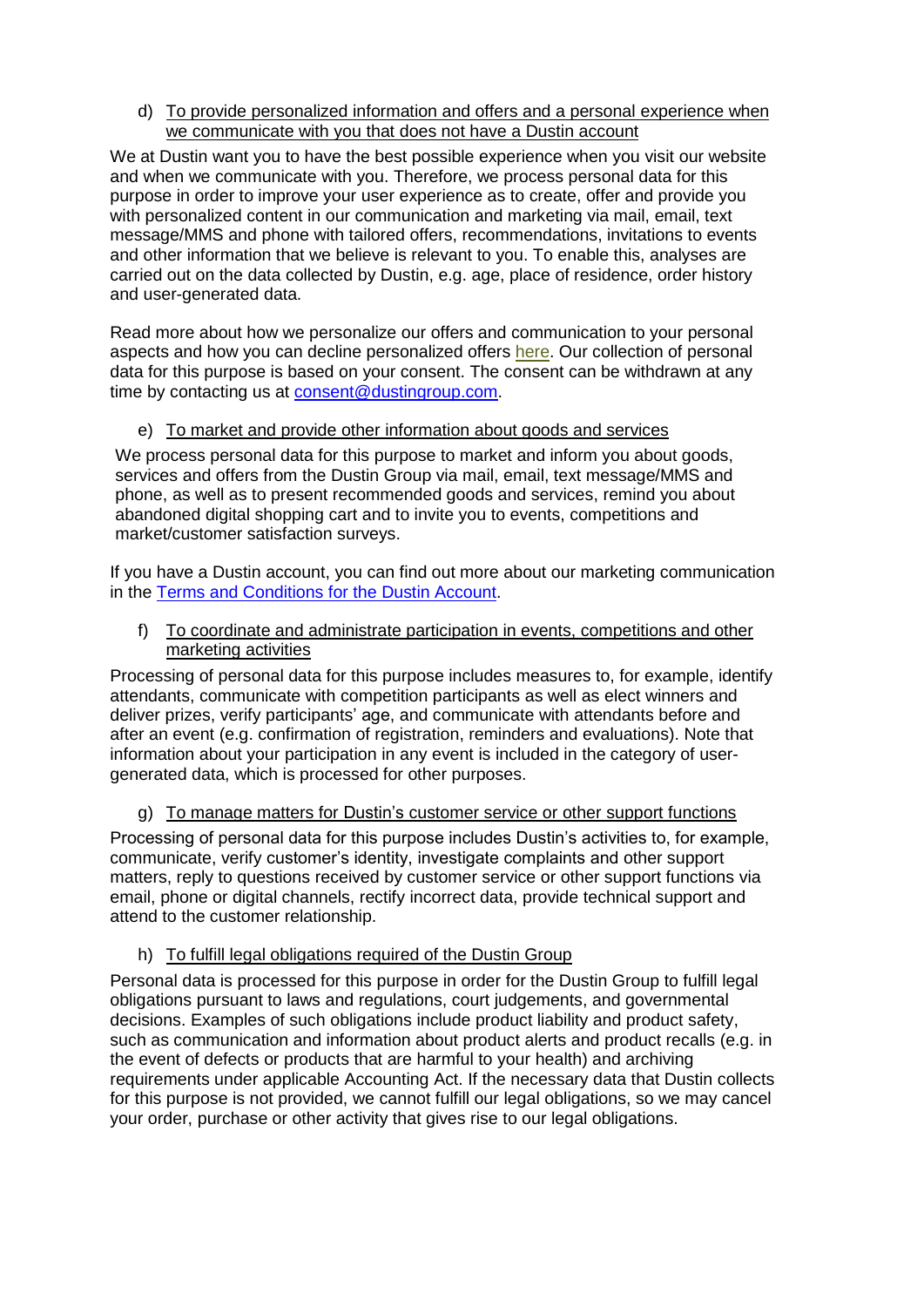i) To counter misuse of Dustin's accounts and to prevent and investigate suspicion of theft and fraud as well as to establish, exercise or defend legal claims

Personal data is processed for this purpose to, for example, avoid improper use of Dustin accounts and prevent and investigate suspicions of theft and fraud. So, we have video surveillance in our physical stores. We also perform fraud screenings when you place an order on the invoice where we analyze the ordered goods, delivery address, value of the goods, etc. Typical fraud behavior is flagged and followed up by manual assessment to investigate and evaluate any risk of attempted fraud. Suspicion of crime and attempted crime may be reported to the police.

j) To evaluate, develop and improve Dustin Group's services, goods and systems for our customers in general

Processing of personal data for this purpose includes activities to, for example, make our web shop and other services more user-friendly, develop or highlight digital functions, improve our customer offering (e.g. development of goods and services), produce data to improve the flows of goods and logistics (e.g. to forecast purchases, stock and deliveries), develop and improve the company's product range and resource efficiency, improve our IT systems to enhance security, generate statistics for market and customer analyses, business follow-up and business and method development related to orders and purchases, automatic archiving of behavior that may need to be examined for security reasons, and provide customers with the opportunity to influence Dustin's product range. To fulfill this purpose, Dustin performs general analyses in aggregated form, i.e. not at individual level, relating to, for example, click and visit behavior, device information, order history, geographical location and feedback from individual customers.

# **6. What are the legal bases for our processing of your personal data?**

For Dustin to lawfully collect and process your data, we must have a legal basis for each purpose for which the data is processed. The legal bases for our processing purposes are described in this section. Kindly note that several legal bases may be applicable to the same processing activity.

# a) Legal obligation

This basis signifies that our processing is necessary for compliance with a legal obligation that is required of Dustin, for example to record payment details in order to fulfill the legal obligations under applicable Accounting Act.

## b) Contractual obligations

This basis represents that our processing is necessary for either the performance of a contract to which you as a customer is party or to take steps prior to entering into a contract at a later stage. If you have a Dustin account, you have entered into a contract with Dustin by accepting the [Terms and Conditions for the Dustin Account,](https://www.dustin.fi/service/dustintili/) with sets the limits for our processing of your personal data to provide, manage and administrate our services associated with the Dustin account, e.g. analysis of your personal aspects to provide personalized offers. When placing an order or making a purchase, we process your data to fulfill obligations in accordance with Dustin's general terms and conditions of sale. It may then be necessary for Dustin to, for example, register your contact details so that we can fulfill our obligation to deliver the goods or services, and request a credit valuation report if you choose invoice as a payment method so we can confirm your creditworthiness.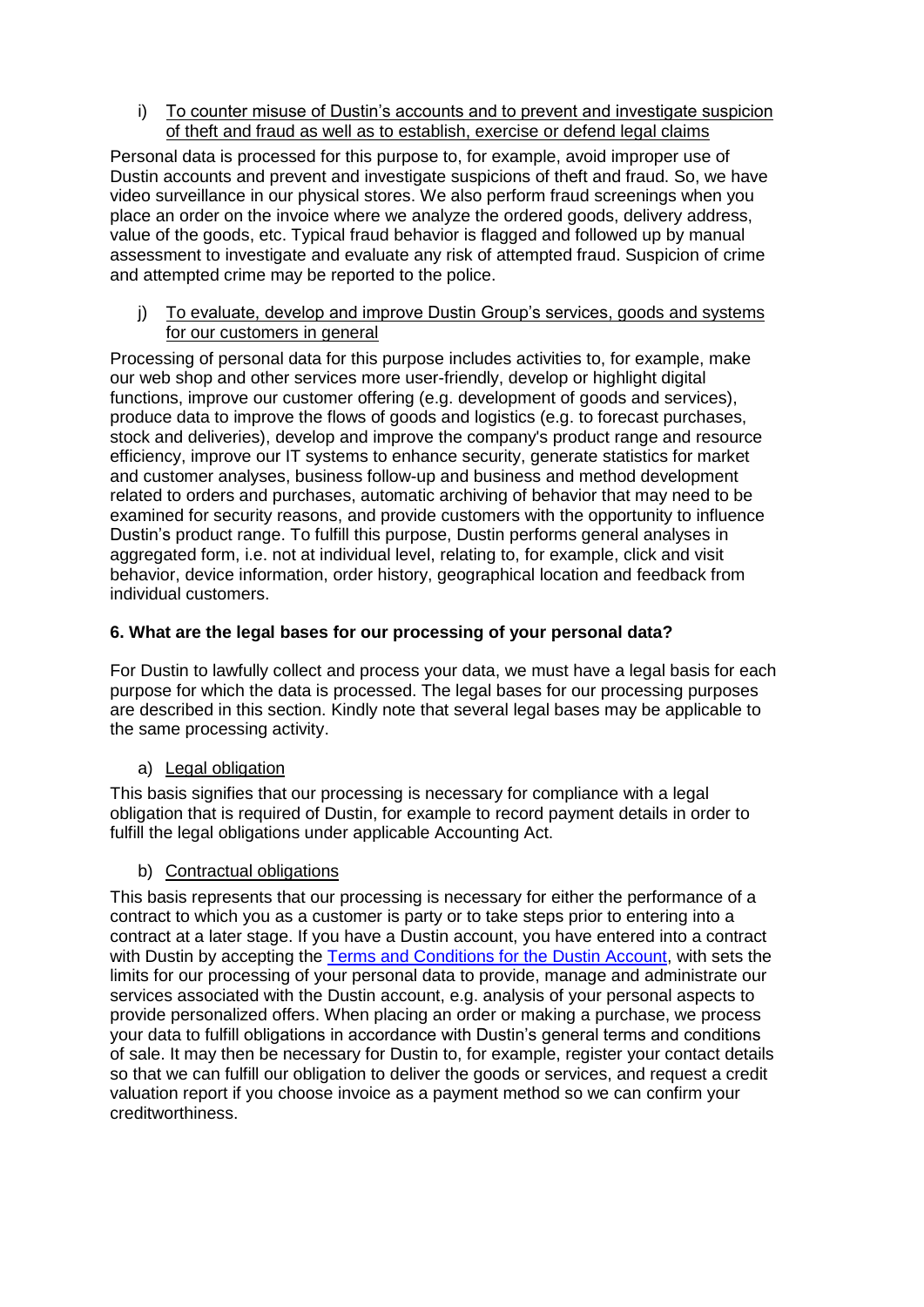# c) Legitimate interests

This basis express that our processing is based on a so-called balancing of legitimate interests, meaning that the processing is necessary based on our assessment that Dustin has a legitimate interest in processing your personal data which is not overridden by your interest not to have your personal data processed. On this basis, we process your personal data to, for example, avoid improper use of any Dustin account and to avoid, prevent and investigate crime in our business operations. If we believe that a crime or an attempted crime has been committed and we submit a report to the police, Dustin will also continue to process your personal data to establish, exercise or defend legal claims.

d) Consent

This legal ground means that we process your personal data when you have given us your consent to our processing. For example Dustin obtains your explicit consent prior to processing personal data regarding allergies when ordering food to an event. You have the right to withdrawal of your consent. A withdrawal of consent do not interfere with the lawfulness of processing your personal data with your consent prior to the withdrawal.

# **7. For how long do we retain your personal data?**

7.1 Dustin will store your personal data for as long as necessary to fulfill the purposes for which the data is being processed. So, the retention period depends on the purpose for which the data is being processed. Dustin may also store data for a longer period if it is necessary to establish, exercise or defend a legal claim, e.g. if there is an on-going dispute or a crime has been reported to the police. We perform regular disposals and erase personal data that is no longer necessary to process.

7.2 Dustin stores personal data related with your Dustin account for as long as you are active by interacting with Dustin in various ways. If you have been inactive for a certain period, the Dustin account will be automatically terminated and the personal data we have collected and processed to provide the Dustin account and the services associated with the account will be erased. Read out more about this and how we define inactive customers in the [Terms and Conditions for the Dustin Account.](https://www.dustin.fi/service/dustintili/)

# **8. Overview of our personal data processing**

Below is a table of our personal data processing activities in order to provide you with a clear overview of which personal data categories we process for our various purposes, the legal basis on which our processing is based and how long we retain the data. That way, you can easily see which processing activities we carry out and why we do so.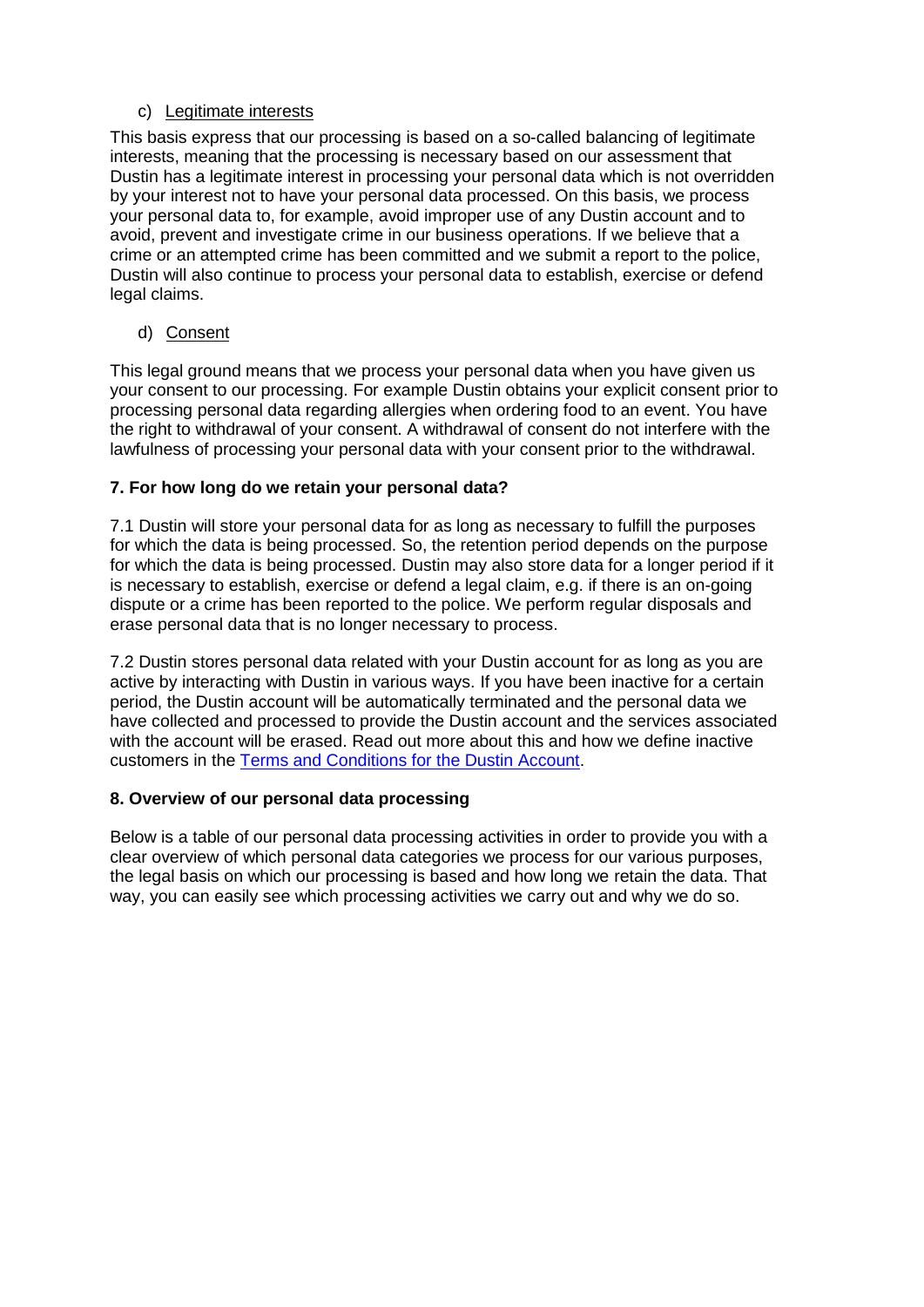| <b>Purpose</b>                                                                                                                                                 | <b>Legal basis</b>                                                                                | <b>Categories of personal data</b>                                                                                                                                                                                                                                        | <b>Retention time</b>                                                                                                                                                                                                                                                                                                       |
|----------------------------------------------------------------------------------------------------------------------------------------------------------------|---------------------------------------------------------------------------------------------------|---------------------------------------------------------------------------------------------------------------------------------------------------------------------------------------------------------------------------------------------------------------------------|-----------------------------------------------------------------------------------------------------------------------------------------------------------------------------------------------------------------------------------------------------------------------------------------------------------------------------|
| To manage your<br>orders and purchases                                                                                                                         | Contractual<br>obligations<br>pursuant to<br>Dustin's general<br>terms of sale                    | Contact details<br>$\bullet$<br>Account information<br>$\bullet$<br>ID number<br>$\bullet$<br>Order information<br>$\bullet$<br>Payment details<br>$\bullet$<br>Financial information                                                                                     | Five years after<br>your order has<br>been paid for<br>and delivered<br>or as long as a<br>defective<br>product<br>reclamation<br>has not been<br>solved. If the<br>warranty for<br>purchased<br>goods or<br>services is<br>longer, after<br>that period has<br>expired or as<br>long as a<br>warranty claim<br>is present. |
| To provide and<br>manage your Dustin<br>account                                                                                                                | Contractual<br>obligations<br>pursuant to the<br>Terms and<br>Conditions of the<br>Dustin Account | Contact details<br>$\bullet$<br>Account information<br>ID number<br>Order information<br>$\bullet$<br>Payment details<br>User-generated data<br><b>Customer options</b><br>$\bullet$                                                                                      | For as long as<br>you have a<br>Dustin account<br>or, as long as a<br>legal claim is<br>present.                                                                                                                                                                                                                            |
| To provide<br>personalized<br>information and offers<br>and a personal<br>experience of our web<br>shop if you have a<br>Dustin account                        | Contractual<br>obligations<br>pursuant to the<br>Terms and<br>Conditions of the<br>Dustin Account | Contact details<br>$\bullet$<br>Age<br>$\bullet$<br>Account information<br>$\bullet$<br>Order information<br>$\bullet$<br>Payment details<br>$\bullet$<br>User-generated data<br><b>Customer options</b><br>Employment or membership<br>$\bullet$<br>generating discounts | For as long as<br>you have a<br>Dustin account<br>or, as long as a<br>legal claim is<br>present.                                                                                                                                                                                                                            |
| To provide<br>personalized<br>information and offers<br>and a personal<br>experience when we<br>communicate with you<br>that does not have a<br>Dustin account | Consent                                                                                           | Contact details<br>Age<br>User-generated data                                                                                                                                                                                                                             | Two years after<br>you last clicked<br>on a link in our<br>communication<br>to you                                                                                                                                                                                                                                          |
| To market and provide<br>other information<br>about goods and<br>services                                                                                      | Legitimate interest                                                                               | Contact details<br>Account information<br>Age<br>Order information<br>User-generated data<br><b>Customer options</b>                                                                                                                                                      | Two years after<br>you last clicked<br>on a link in our<br>communication<br>or, as long as a<br>legal claim is<br>present.                                                                                                                                                                                                  |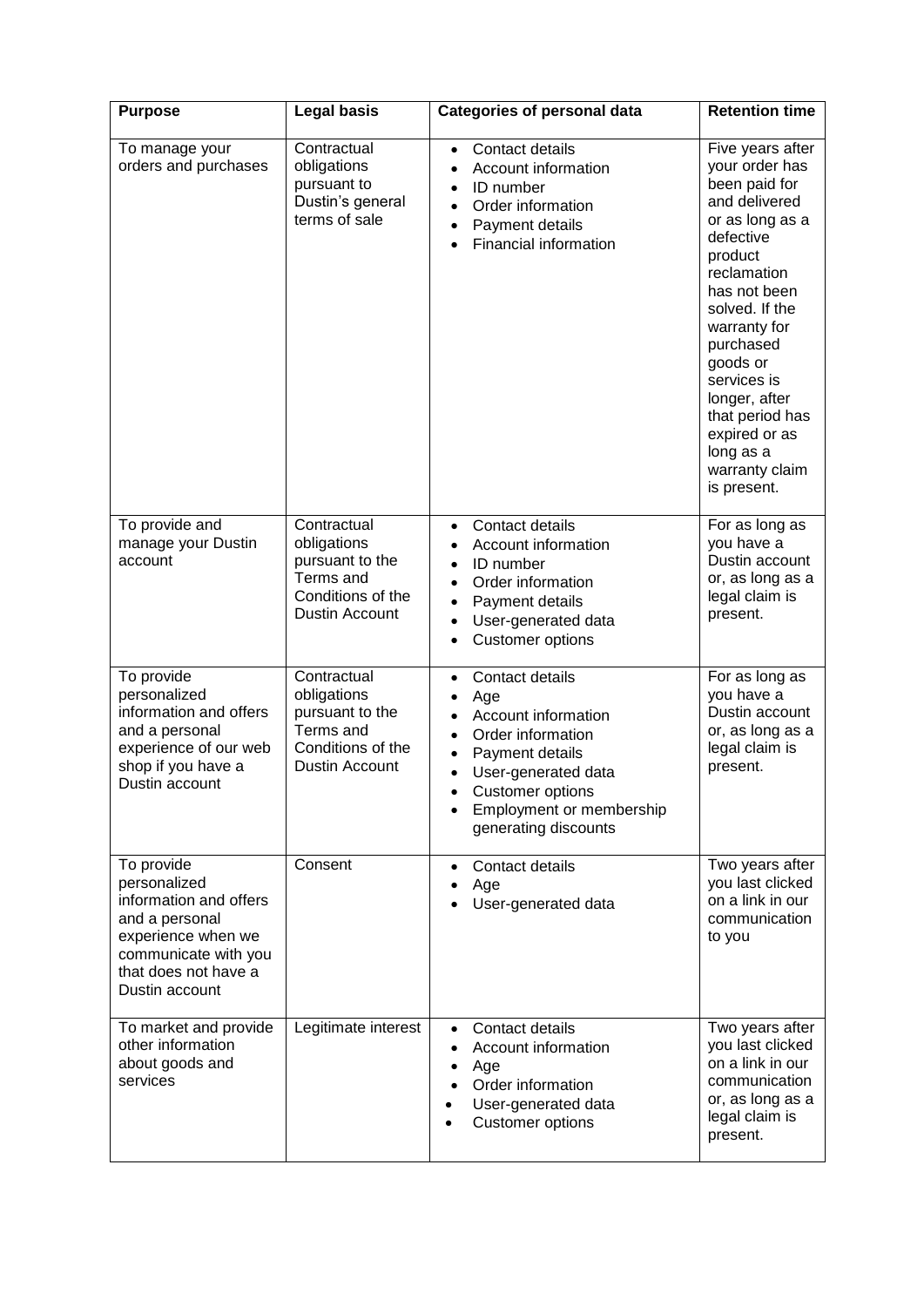| <b>Purpose</b>                                                                                                                                                          | Legal basis                                                                                                                                                                                                 | <b>Categories of personal data</b>                                                                                                                                                                                                                                                                                                                                | <b>Retention time</b>                                                                                                                                                                                                                                                                                                                                                                                                                                                                                                    |
|-------------------------------------------------------------------------------------------------------------------------------------------------------------------------|-------------------------------------------------------------------------------------------------------------------------------------------------------------------------------------------------------------|-------------------------------------------------------------------------------------------------------------------------------------------------------------------------------------------------------------------------------------------------------------------------------------------------------------------------------------------------------------------|--------------------------------------------------------------------------------------------------------------------------------------------------------------------------------------------------------------------------------------------------------------------------------------------------------------------------------------------------------------------------------------------------------------------------------------------------------------------------------------------------------------------------|
| To coordinate and<br>administrate<br>participation in events,<br>competitions and other<br>marketing activities                                                         | Legitimate interest<br>Consent<br>(regarding food<br>allergies)                                                                                                                                             | Contact details<br>$\bullet$<br>Account information<br>$\bullet$<br>ID number<br>$\bullet$<br>Data provided in competition<br>entries, applications and<br>evaluation<br>Allergies when ordering food<br>for an event                                                                                                                                             | One year after<br>the end of the<br>event or the<br>competition or,<br>as long as a<br>legal claim is<br>present.                                                                                                                                                                                                                                                                                                                                                                                                        |
| To manage matters for<br>customer service and<br>other support functions                                                                                                | Contractual<br>obligations<br>pursuant to the<br>Terms and<br>Conditions of the<br>Dustin Account if<br>you are an<br>account holder<br>Legitimate interest<br>if you are not a<br>Dustin account<br>holder | Contact details<br>$\bullet$<br>Account information<br>ID number<br>Order information<br>$\bullet$<br>Payment details<br>$\bullet$<br>User-generated data<br>Employment or membership<br>generating discounts<br>Data provided in support<br>$\bullet$<br>matters<br>Recordings of phone calls to<br>$\bullet$<br>customer service and other<br>support functions | Five years after<br>the last contact<br>in the matter or<br>as long as a<br>defective<br>product<br>reclamation<br>has not been<br>solved. If the<br>warranty period<br>for the<br>purchased<br>goods or<br>services to<br>which the<br>matter relates<br>is longer than<br>five years, after<br>the warranty<br>period has<br>expired or, as<br>long as a<br>warranty claim<br>is present.<br>Recordings of<br>phone calls to<br>customer<br>service and<br>other support<br>functions are<br>deleted after 20<br>days. |
| To fulfill legal<br>obligations such as<br>requirements related<br>to accounting, product<br>liability and the<br>protection of your<br>personal data in our<br>systems | Legal obligation                                                                                                                                                                                            | Contact details<br>$\bullet$<br>Account information<br>$\bullet$<br>ID number<br>$\bullet$<br>Order information<br>Payment details<br>$\bullet$<br>Data provided in support<br>matters                                                                                                                                                                            | For as long as<br>we are obliged<br>to save the<br>data in<br>accordance<br>with applicable<br>law or<br>governmental<br>decision or, as<br>long as a legal<br>claim is<br>present.                                                                                                                                                                                                                                                                                                                                      |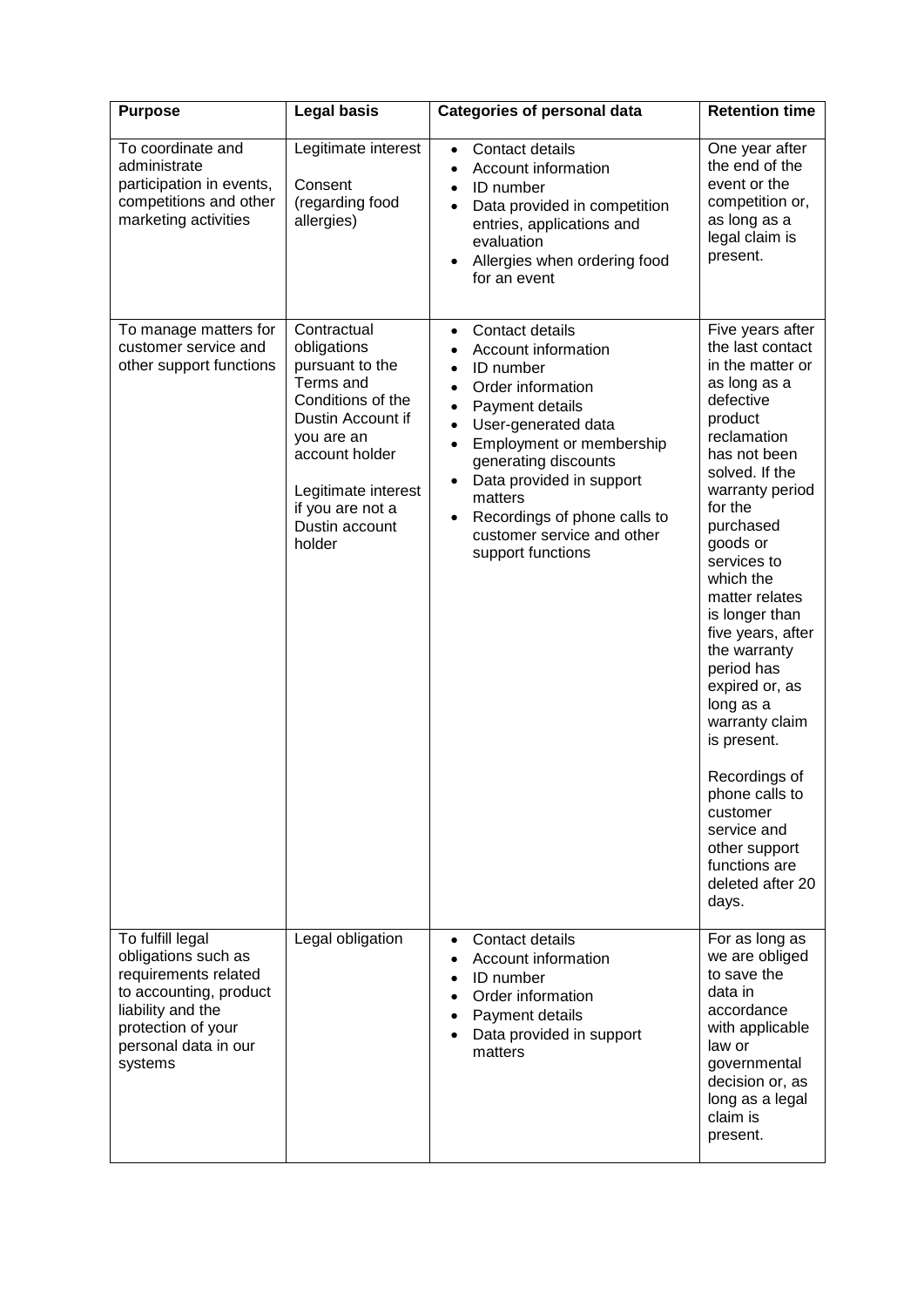| <b>Purpose</b>                                                                                                                                                                   | <b>Legal basis</b>  | <b>Categories of personal data</b>                                                                                                                                                                                                                 | <b>Retention time</b>                                                                                                                                                                                                                                                                                                                                                                          |
|----------------------------------------------------------------------------------------------------------------------------------------------------------------------------------|---------------------|----------------------------------------------------------------------------------------------------------------------------------------------------------------------------------------------------------------------------------------------------|------------------------------------------------------------------------------------------------------------------------------------------------------------------------------------------------------------------------------------------------------------------------------------------------------------------------------------------------------------------------------------------------|
| To counter misuse of<br>Dustin's accounts and<br>to prevent and<br>investigate suspicion<br>of theft and fraud as<br>well as to establish,<br>exercise or defend<br>legal claims | Legitimate interest | Contact details<br>$\bullet$<br>Account information<br>ID number<br>Order information<br>Payment details<br>User-generated data<br>Behavior and/or preferences<br>Video surveillance recordings<br>from our stores                                 | For the period<br>during which<br>necessary<br>checks are<br>carried out. If<br>processing<br>results in a<br>report to the<br>police, the data<br>will be saved<br>for as long as is<br>necessary to<br>pursue the<br>report and to<br>confirm, defend<br>or submit a<br>legal claim.<br>Video<br>surveillance<br>recordings from<br>our stores are<br>deleted after 8<br>weeks.              |
| To evaluate, develop<br>and improve Dustin<br>Group's goods,<br>services and systems<br>for our customers in<br>general                                                          | Legitimate interest | Contact details<br>$\bullet$<br>Account information<br>Age<br>Order information<br>Payment information<br>User-generated data<br>Behavior and/or preferences<br>Customer options<br>Correspondence and other<br>information about support<br>cases | For as long as<br>you have a<br>Dustin account,<br>if you are an<br>account holder.<br>Five years after<br>you last<br>interacted with<br>Dustin, if you<br>are not a<br>Dustin account<br>holder, e.g.<br>visited our<br>website, logged<br>in to a previous<br>Dustin account<br>or clicked on a<br>link in our<br>communication<br>to you, or as<br>long as a legal<br>claim is<br>present. |

# **9. With whom do we share your personal data?**

9.1 Dustin may share your data with other companies to provide you with our offers, goods and services. The recipients of your personal data may be either processors to Dustin, i.e. companies that process your data on our behalf and in accordance with our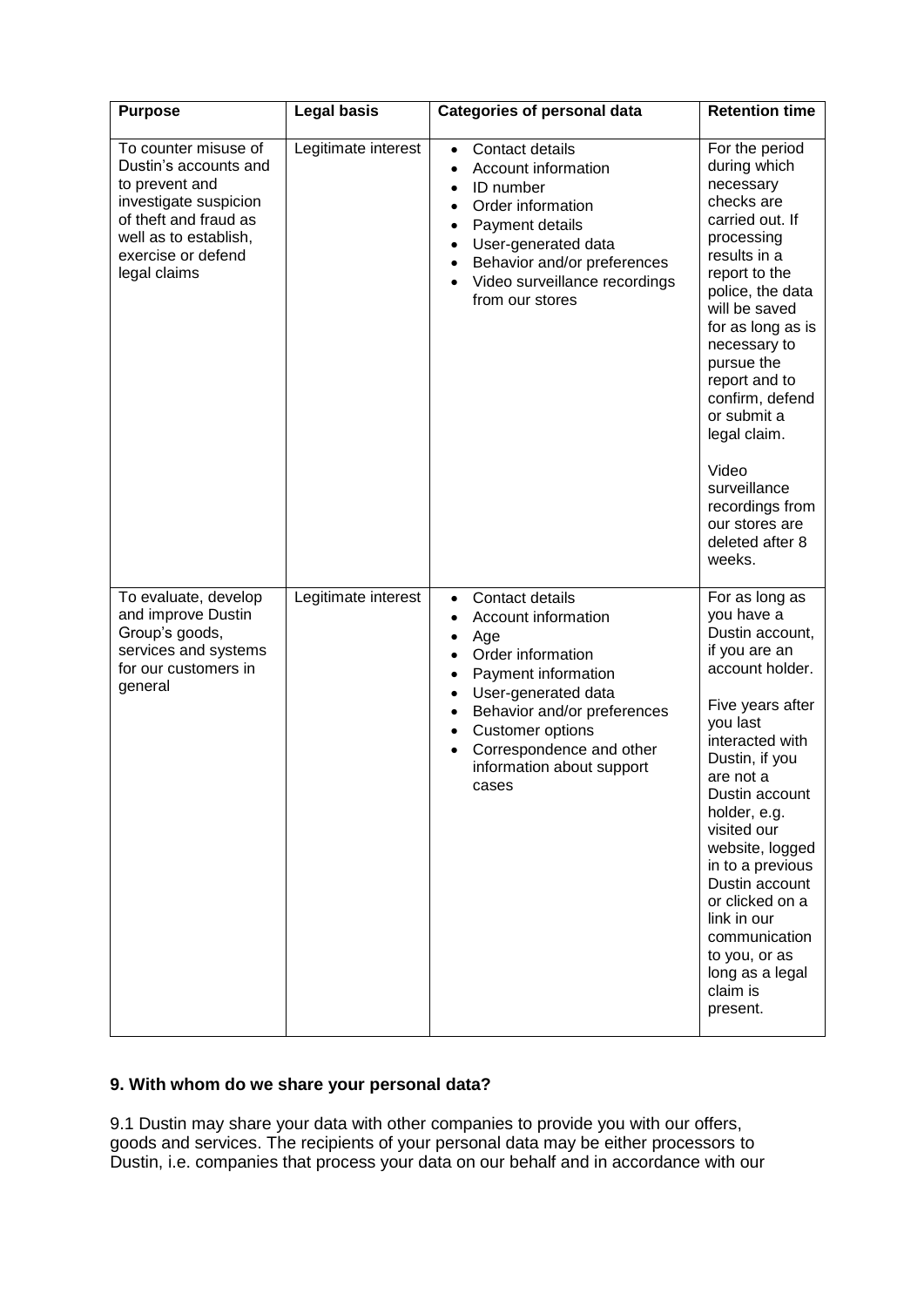instructions, or independent controllers, i.e. companies that are independently responsible for the processing of your data as they have a direct relation with you as a customer, for example Klarna.

9.2 Dustin may also share your data with governmental authorities if necessary to comply with laws, regulations or governmental decision, or for Dustin to establish, exercise or defend legal claims.

9.3 Depending on how you have interacted with Dustin, e.g. whether you are a Dustin account holder or if you receive marketing communication, Dustin may share your personal data to the following recipients:

- Other companies within the Dustin Group acting as processors on behalf of Dustin to fulfill the various purposes set out in this policy. The legal bases for transfer to affiliated companies of the Dustin Group are the same as for our own processing.
- Companies that provide information from the national population register or other public records to ensure that we have correct contact details to you, so we can process your orders and purchases as well as your Dustin account and services associated with your account. The personal data transferred includes identity numbers and contact details and the transfers are made due to our contractual obligations to you as the legal basis.
- Analysis and marketing companies that provide services such as automated marketing tools, analyses, communication, printing and distribution. These recipients assist Dustin in analyzing your data as well as marketing and informing you about the goods and services offered by Dustin. The personal data transferred includes contact details, account information, customer options, order details and user-generated data. The transfers are made on the legal bases legitimate interests as well as contractual obligations to you as a Dustin account holder.
- Governmental authorities such as the police or the national tax agency, to which we are obliged to transfer your personal data either pursuant to legal requirements or governmental decisions or because of reporting suspected crime or attempted crime. The categories of data transferred are contact details, identity numbers, account information, order information, payment details, usergenerated data and video surveillance recordings. The transfers are made due to Dustin's legal obligations or to establish, exercise or defend legal claims.

9.4 If you place an order with or make a purchase from Dustin, we may also share your personal data to the following recipients to manage your order and purchase based on our contractual obligations towards you as the legal basis:

- Suppliers, manufacturers, distributors and subcontractors of goods and services offered by Dustin that, for example, provide the goods and services and help us with support services such as the maintenance, repair and scrapping of returned goods. The personal data transferred is contact details and order information.
- Logistic companies and freight carriers that provide us with transport services so we can deliver our goods and services to you. We transfer contact details and order information to these recipients.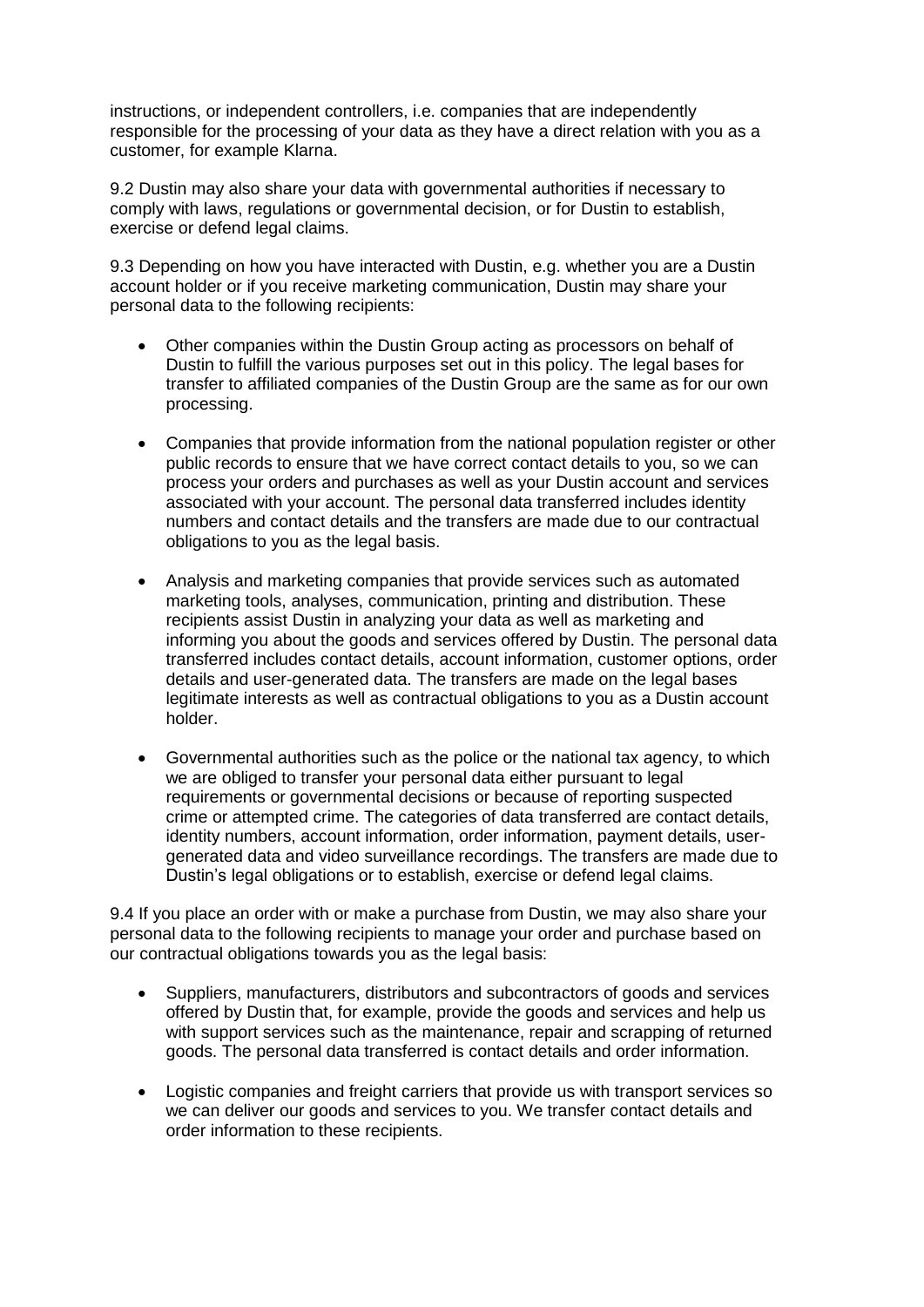- Insurers which provide insurances for some of our goods and services. Personal data transferred when you purchase insurance is contact details and order information.
- Business partners and suppliers of payment solutions, e.g. card issuers, banks, credit institutions and other financial actors, which ensure that you can make payments and offer you different financing solutions. The personal data transferred is contact details, identity numbers and payment details.
- Credit rating institutions, credit agencies or banks that provide us with information so we can assess your creditworthiness, e.g. credit reports, when you apply for invoicing in relation to managing your orders and purchases. The personal data transferred is identity numbers.
- Companies that provide financial services such as ledger for accounts payable and receivable or debt collection to ensure that Dustin receives payment for delivered goods and services when managing your orders and purchases. The personal data disclosed is of contact details, identity numbers, order information and payment details.

9.5 Dustin will not sell your personal data to any third party without your consent to do so.

# **10. Where do we store your personal data?**

Dustin will primarily process your data within the EU/EEA. But we may also transfer your personal data to a country outside the EU/EEA if we need to share your data with Dustin's suppliers or business partners that are outside or store personal data in a country outside the EU/EEA. If your personal data is transferred to a country outside the EU/EEA, Dustin will take the necessary measures in order to transfer the personal data legally by ensure that your personal data is processed securely and with an adequate level of protection that is comparable with the protection offered within the EU/EEA, for example by creating an agreement with the recipient that includes the EU Commission's standard contract clauses.

## **11. What are your rights as a registered customer?**

11.1 Dustin is responsible for ensuring that your personal data is processed in accordance with current legislation. This section describes your rights associated with our processing of your personal data. At your request or on our own initiative we will rectify, anonymize, erase or supplement data that is discovered to be incorrect, incomplete or misleading. If you have any questions about this or wish to exercise a right, please contact us via the contact details at the end of this policy.

## a) Right to access your personal data

At Dustin, we hope to be open about how we process your personal data. If you would like an insight into our processing of data about you, you have the right to request information about the processing activity, including a copy of your personal data being processed, what is referred to as a register extract. This includes information about purpose, categories of personal data, categories of recipients of personal data, storage period or criteria for how the storage period is defined, information about where data has been collected from and the existence of automated decision-making, including information about the logic behind and the significance of the processing activity. Please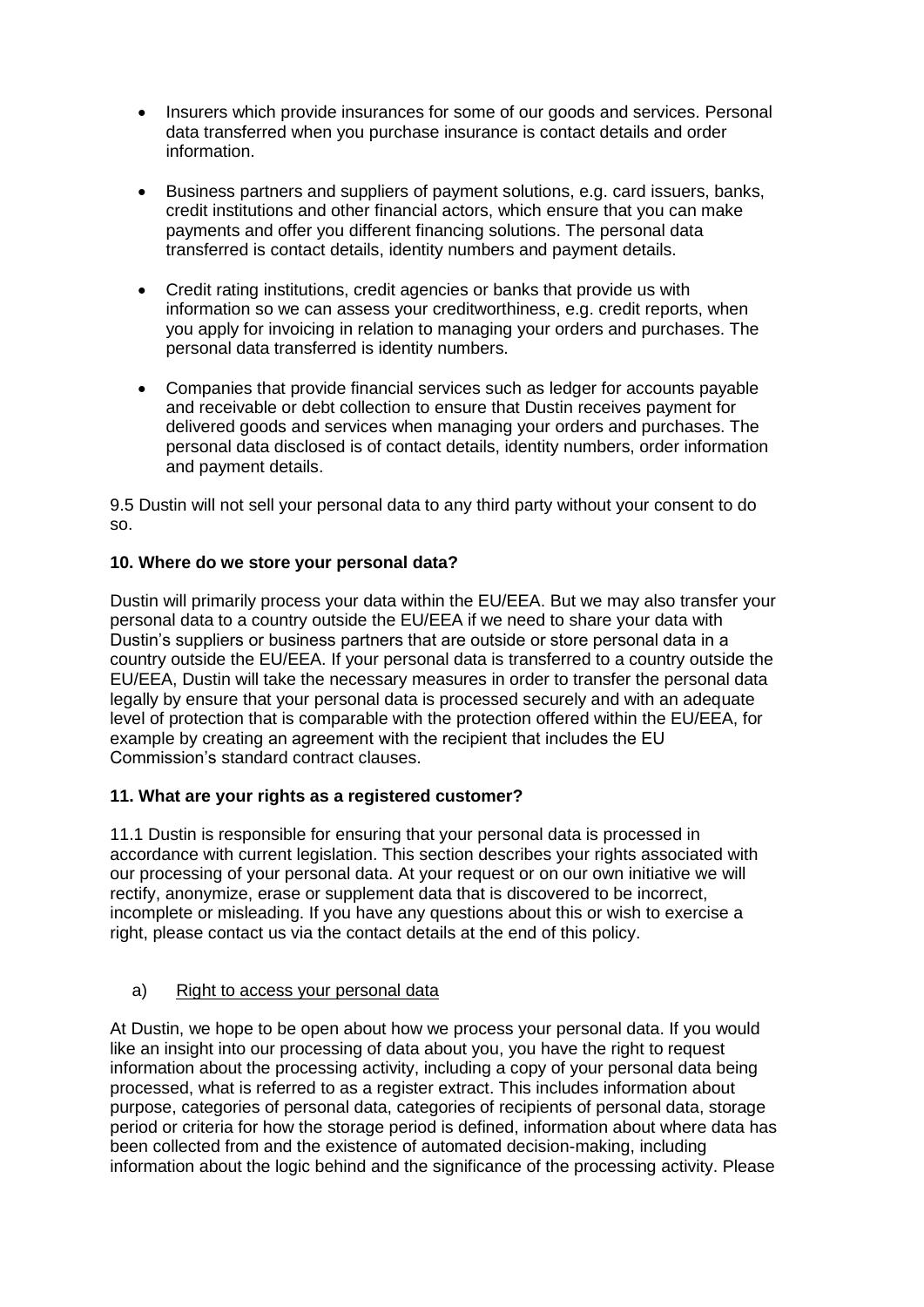note that when there is a request for access we may ask for additional data about you to ensure that we are disclosing the data to the correct person and to clarify which data you wish to access. The register extract is free of charge, although in the event of repeated requests Dustin has the right to charge an administrative fee of SEK 100.

# b) Right to rectification of your personal data

It is very important to Dustin to collect accurate and updated personal data. If we have collected incorrect personal data from you, you have the right to request that it be rectified. You also have the right to supplement any incomplete personal data, e.g. if we have the correct street address but do not have the house number. At your request, we will rectify the incorrect or incomplete data we are processing about you as quickly as possible.

# c) Right to erase your personal data

We respect that the personal data we are processing has been borrowed from you. You therefore have the right to request that Dustin erase your personal data if the data has been processed in an illegal way, must be erased to fulfill a legal obligation to which Dustin is subject, is no longer necessary for the purposes for which it has been processed or when you object to a balancing of legitimate interest performed by Dustin and there is no legitimate interest for Dustin or a third party that carries great weight (see section f) below for information about the right to object). We are, however, not always able to approve your request as there may be reasons that give us the right to process data, e.g. if the personal data is being processed to fulfill a legal obligation as the legal basis, such as a requirement of the applicable Accounting Act, or if the data is necessary to confirm, submit or defend legal claims.

# d) Right to data portability

You have the right to a copy of your personal data in a structured format and in certain cases to have the data transferred to another controller. This right, however, only relates to data that you yourself submitted to Dustin and that we are processing with the support of your consent or a contractual obligation towards you as legal basis.

# e) Right to restriction of processing

You have the right to request that our processing of your personal data be restricted in certain situations, which means that the data may only be processed for certain purposes. You can, for example, request a restriction of incorrect data when you have requested rectification. During the period when Dustin is investigating the correctness of the data, the processing of it will be restricted. In case of restriction of processing, personal data should only be processed, except for storage, when the following applies:

- A) The data subject has given consent to processing
- B) Dustin needs to exercise or protect themselves against a legal claim
- C) To protect the rights and freedoms of another data subject or legal person
- D) For the public interest of the European Union or Member state

# f) Right to object to a certain kind of processing

When Dustin processes your personal data based on a balancing of legitimate interest as legal basis or for direct marketing, you have the right to object to our processing activity. An objection to Dustin's balancing of interest can be submitted when you have personal reasons that relate to the situation. In the event of such an objection, Dustin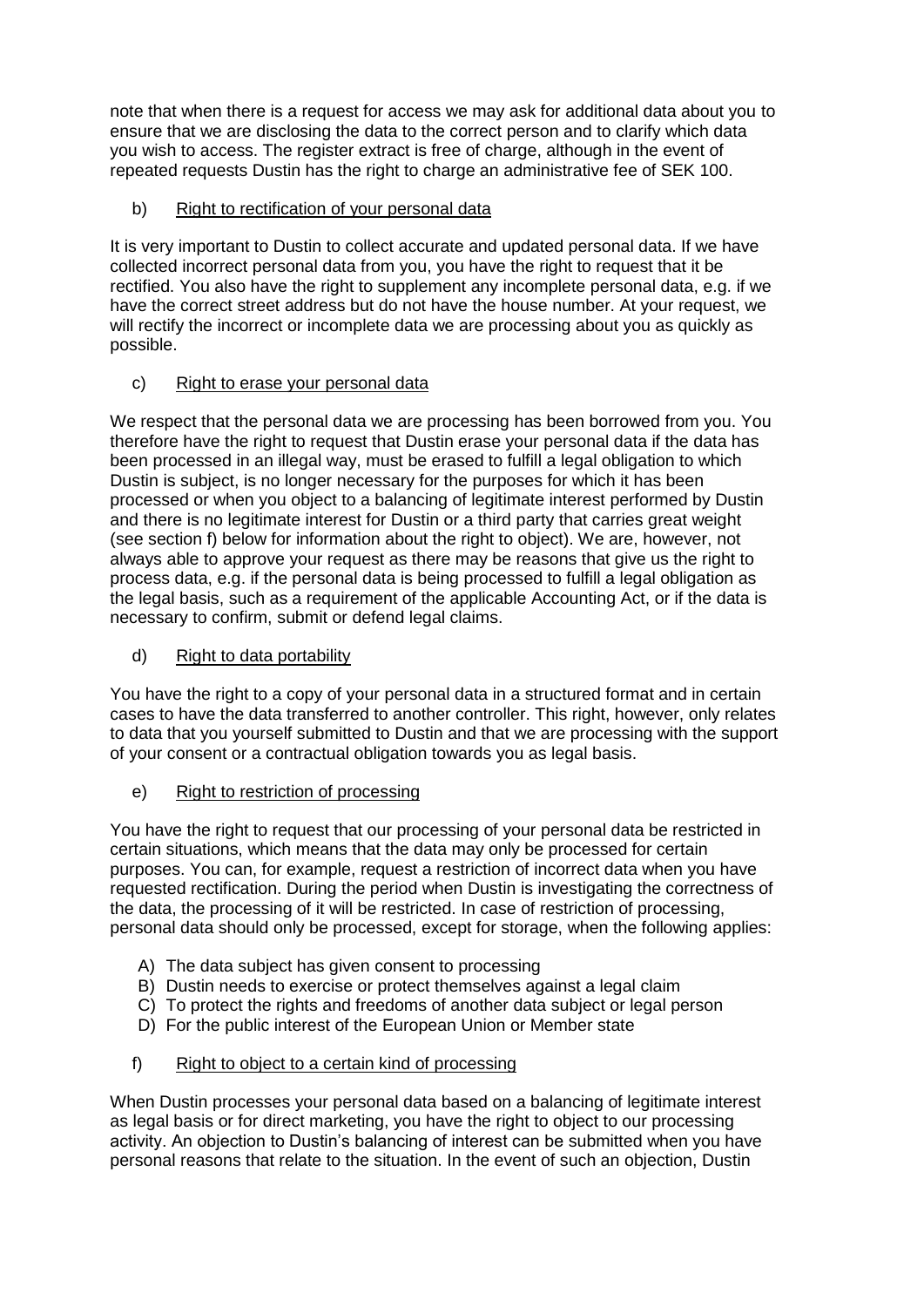assesses whether our legitimate reasons for processing that carry more weight than your interest in protecting your privacy. If this is the case, Dustin may continue to process your personal data even though you have objected to the processing activity.

You can submit an objection to direct marketing and analyses performed for direct marketing purposes without having to state a reason. You control this yourself through the settings on My Pages within your Dustin Account, where you select whether you want to receive marketing communication and personalized offers. You are also given the opportunity to decline marketing in every single digital mailing. If you object to direct marketing, we will cease with the processing of your personal data for that purpose as well as all kinds of direct marketing measures such as sending newsletters and special offers. If you only decline personalized offers, marketing communication to you will be general, as we find it difficult to assess which kind of marketing is relevant for you if we are unable to analyze your personal characteristics. Find out more about how we adapt our special offers and communication according to your personal characteristics and how you can object to such processing under the [Terms and Conditions for the Dustin](https://www.dustin.fi/service/dustintili/)  [Account.](https://www.dustin.fi/service/dustintili/)

11.2 If you believe that we are processing your personal data in an incorrect way, you are welcome to contact us. Our contact details can be found at the end of this policy. You also have the right to submit any complaints regarding the processing of your personal data to [Tietosuojavaltuutetun Toimisto,](https://tietosuoja.fi/etusivu) which is the supervisory authority responsible for the processing of personal data in Finland.

## **12. How do we keep your personal data secure?**

You should always feel safe when you provide us with your personal data. Therefore, Dustin has taken appropriate technical and organizational security measures in order to protect your personal data against unlawful or accidental disclosure, use, access, destruction, alteration or harm to your personal data. For example, all customer data is stored in a database protected by firewall and access control so only employees within the Dustin Group who need access to your personal data to perform specific tasks have such access.

## **13. Term and changes to this privacy policy**

13.1 The most recently updated version of Dustin's privacy policy is always available on our website. Our privacy policy is valid at any time in the form and with the content that is published on the website.

13.2 Dustin has the right to update the privacy policy at any time. If the privacy policy is amended, the updated policy will be published on Dustin's website. You will also be informed that the privacy policy has been amended when you log in to your Dustin account. We may also inform you by email if there are major changes to the privacy policy. If you do not wish to accept the amended policy, you can close your Dustin account by contacting customer service (see the contact details at the end of this policy).

#### **14. Contact details**

Do not hesitate to contact us if you have any questions about this privacy policy, if you would like more information about how we process your personal data or if any data is incorrect and you want us to rectify it.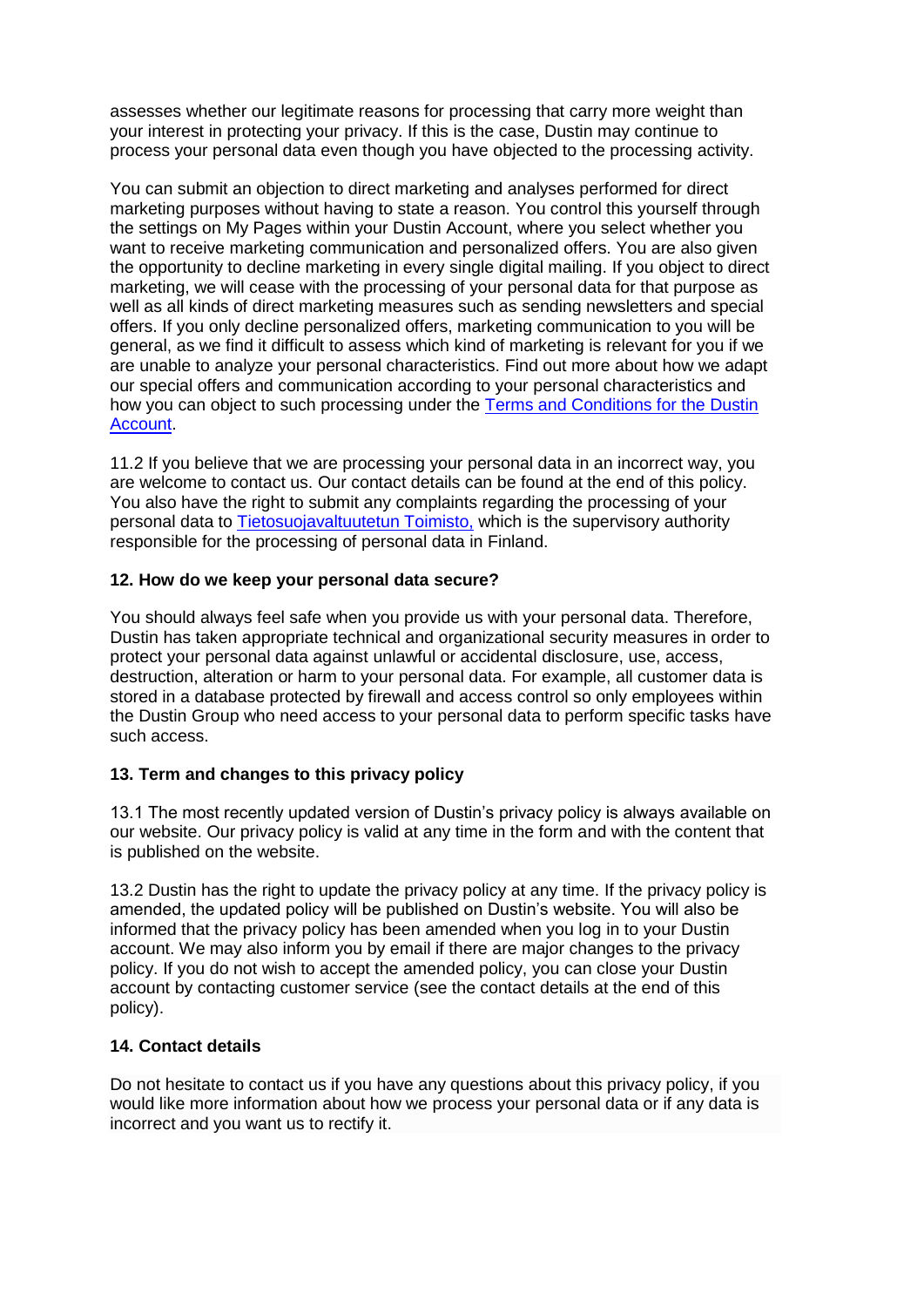- Are you a consumer? Please contact customer service on 030-623 85 01 or send an email to [asiakaspalvelu@dustinhome.fi.](mailto:asiakaspalvelu@dustinhome.fi)
- Do you represent a company? Please contact customer service on 030-623 85 01 or send an email to [asiakaspalvelu@dustin.fi.](mailto:asiakaspalvelu@dustin.fi)
- You can also contact our special employees who work with the processing of personal data by email at [dataprivacy@dustingroup.com.](mailto:dataprivacy@dustingroup.com) Dustin's external data protection officer, lawyer Caroline Olstedt Carlström, is available via the same email address. If you would like to send any question or an information to her, please state that your message is intended for Dustin's data protection officer.